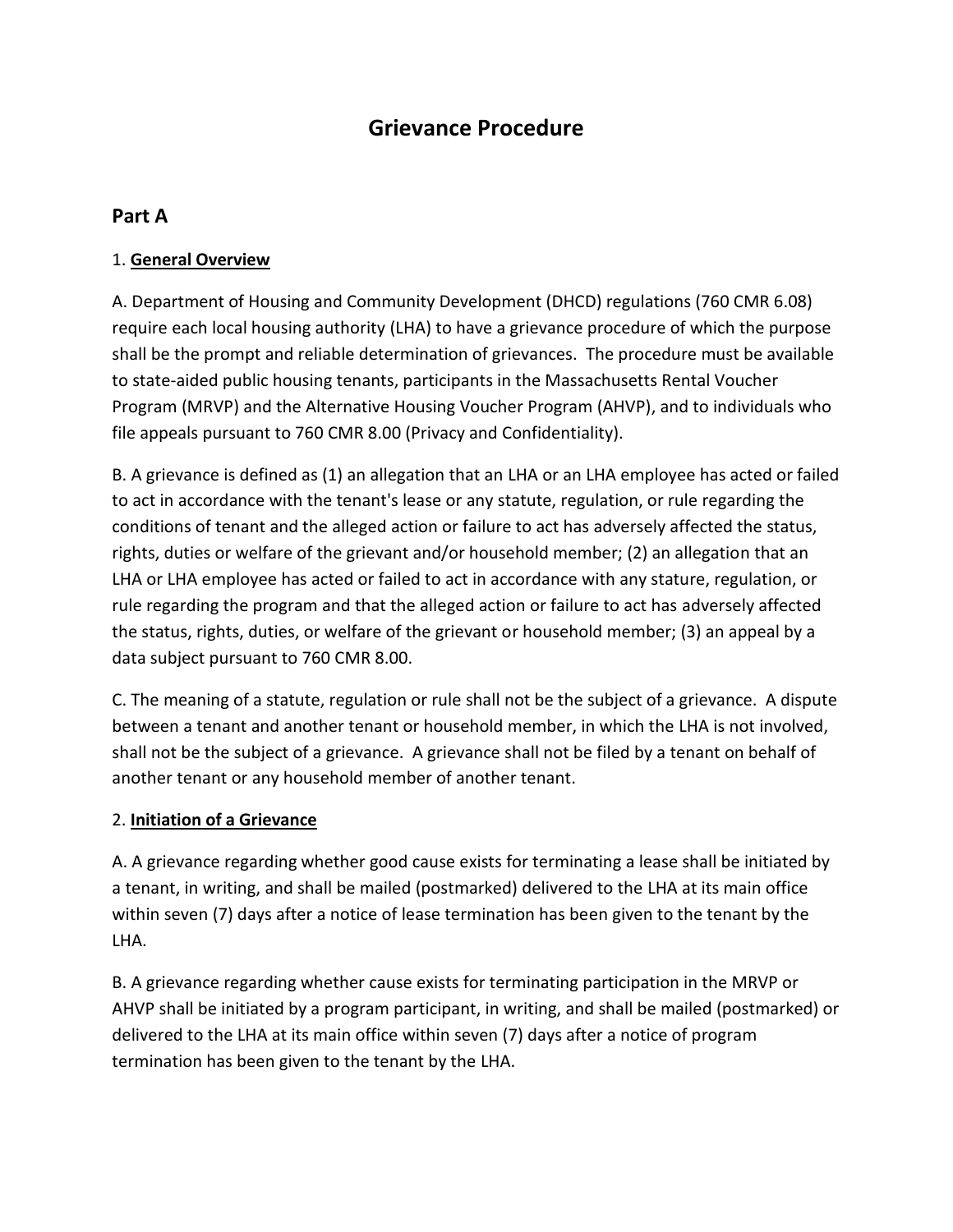C. A grievance regarding some other matter shall be initiated by a grievant in writing and shall be mailed (postmarked) or delivered to the LHA at its main office no more than fourteen (14) days after the date on which the grievant first became aware or should have become aware of the subject matter of the grievance, provided the LHA shall have discretion to permit a grievance to be initiated late.

D. In the event that a tenant files a grievance as to the amount of a redetermined rent within fourteen (14) days of the LHA's notice of the redetermined rent, the tenant shall continue to pay the rent then in effect (unless the redetermined rent is lower) until final disposition of the grievance. Upon final disposition of the grievance, the tenant shall pay any additional amounts determined to have been due but not paid since the effective date set out in the notice of redetermined rent of the LHA shall credit the tenant with any amounts paid but determined not to have been due.

E. The LHA shall permit additional time for initiation of a grievance if the LHA shall find that there was a good reason for late initiation of the grievance and that the late initiation would not cause prejudice to the LHA. The LHA shall have available forms on which a grievance may be initiated.

### 3. **Informal Settlement Conference**

Promptly after the initiation of a grievance, unless otherwise provided, the LHA's Executive Director or his or her designee shall give the grievant the opportunity to discuss the grievance informally in an attempt to settle the grievance without the necessity of a grievance hearing. The LHA shall give reasonable advance notice to the grievant and his or her representative (if any) of a time and place for an informal settlement conference, unless such a conference shall have taken place when the grievance was delivered to the LHA. At the informal settlement conference, the LHA and the grievant may be represented by a lawyer or by a non-lawyer. If the grievance is resolved at the informal settlement conference, the LHA and grievant shall acknowledge the terms of the resolution in writing. If the grievance is resolved at the informal settlement conference, no grievance hearing shall be held. If a grievance is not resolved at the informal conference, a grievance hearing shall be held. Failure to attend an informal settlement conference shall not affect a grievant's right to a grievance hearing.

### 4. **Right to a Hearing**

A. The LHA's Hearing Officer shall conduct hearings on grievances filed by a public housing tenant, a program participant, or a data subject concerning a grievable matter, provided that no grievance hearing regarding whether good cause exists for terminating a lease shall be requested or held under any of the circumstances specified in MGL c.121B, ss32, including the following circumstances: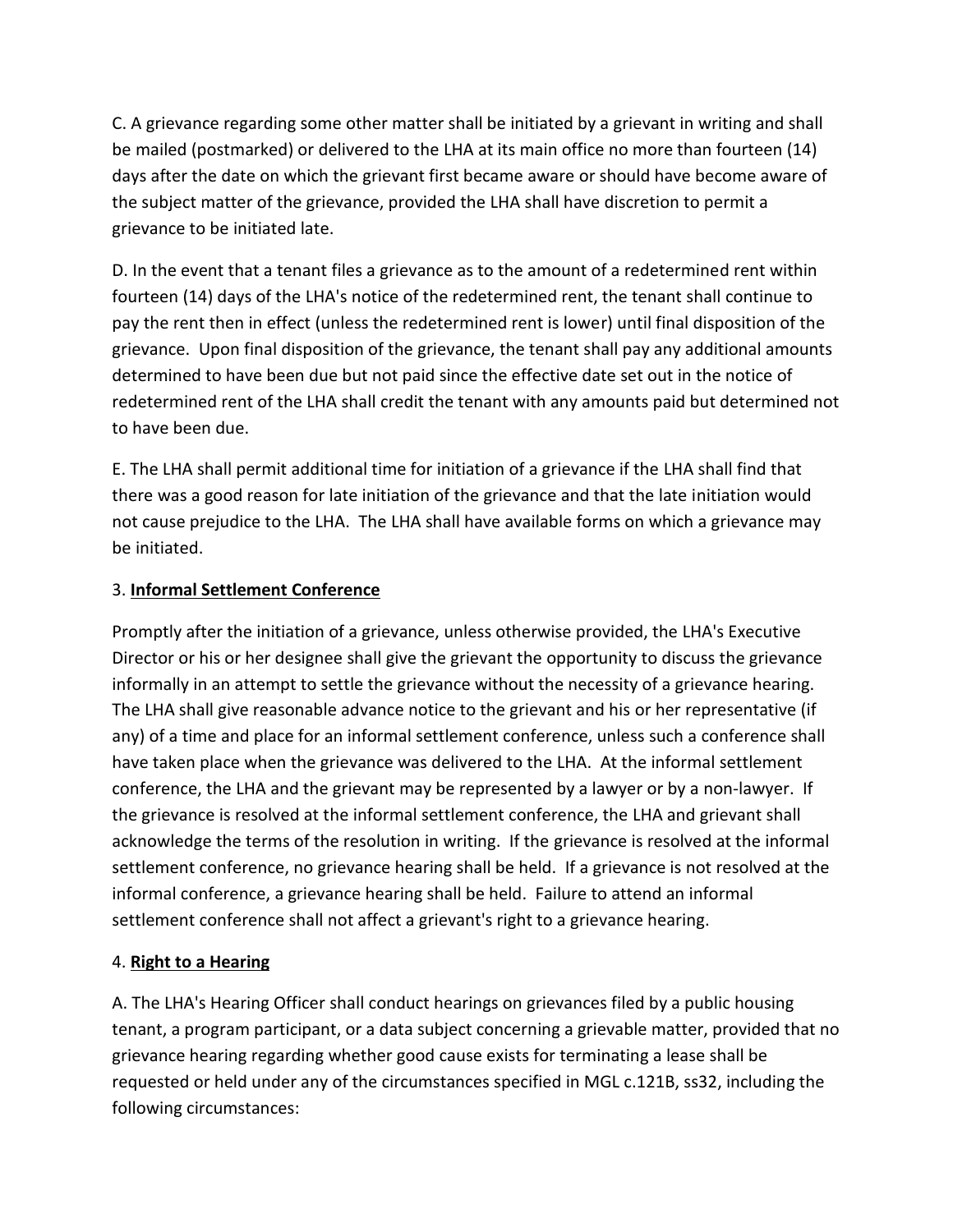- 1. in the event of non-payment of rent;
- 2. in the event the LHA has reason to believe that the tenant or household member:

|            | a. has unlawfully caused serious physical harm to another tenant or employee of<br>or any other person lawfully on the LHA's property;<br>the LHA                                                                                                     |
|------------|-------------------------------------------------------------------------------------------------------------------------------------------------------------------------------------------------------------------------------------------------------|
|            | b. has unlawfully threatened to cause serious physical harm to any member of a<br>tenant household or an LHA employee or any person lawfully on the LHA's<br>property.                                                                                |
| if<br>such | c. has unlawfully destroyed, vandalized or stolen property of any member of a<br>tenant household or of the LHA or of any person lawfully on the LHA's property,<br>such conduct involved a serious threat to the health and safety of any<br>person; |
| LHA's      | d. has unlawfully possessed, carried, or kept a weapon on or adjacent to the<br>property in violation of MGL c.269 ss 10;                                                                                                                             |
| 102A       | e. has unlawfully possessed and used an explosive or incendiary device on or<br>adjacent to LHA's property or has otherwise violated MGL c.266 ss 101, 102,<br>or 102B;                                                                               |
|            | f. has unlawfully possessed, sold or possessed with intent to distribute a class A,<br>B or C controlled substance, as defined in MGL, c.94C ss 31, on or adjacent to the<br>LHA's property;                                                          |
|            | g. has engaged in other criminal conduct which has seriously threatened or<br>endangered the health and safety of any member of a tenant household, an LHA<br>employee, or any person lawfully on the LHA's property, or                              |
|            | h. has engaged in behavior which would be cause for voiding the lease pursuant<br>to the provisions of MGL, c.139, ss 19; or                                                                                                                          |
|            | 3. in the event the LHA has reason to believe that a guest of a tenant or a guest of a<br>household member has engaged in any of the behavior listed in subparagraph 4 A (2)                                                                          |

household member has engaged in any of the behavior listed in subparagraph 4 A (2) and threat the tenant knew beforehand or should have known beforehand that there was a reasonable possibility that the guest would engage in misconduct.

### 5. **Hearing Date and Notice of Hearing**

A. The LHA shall schedule of a grievance hearing regarding whether good cause exists for terminating a lease within fourteen (14) days after the date on which the LHA receives the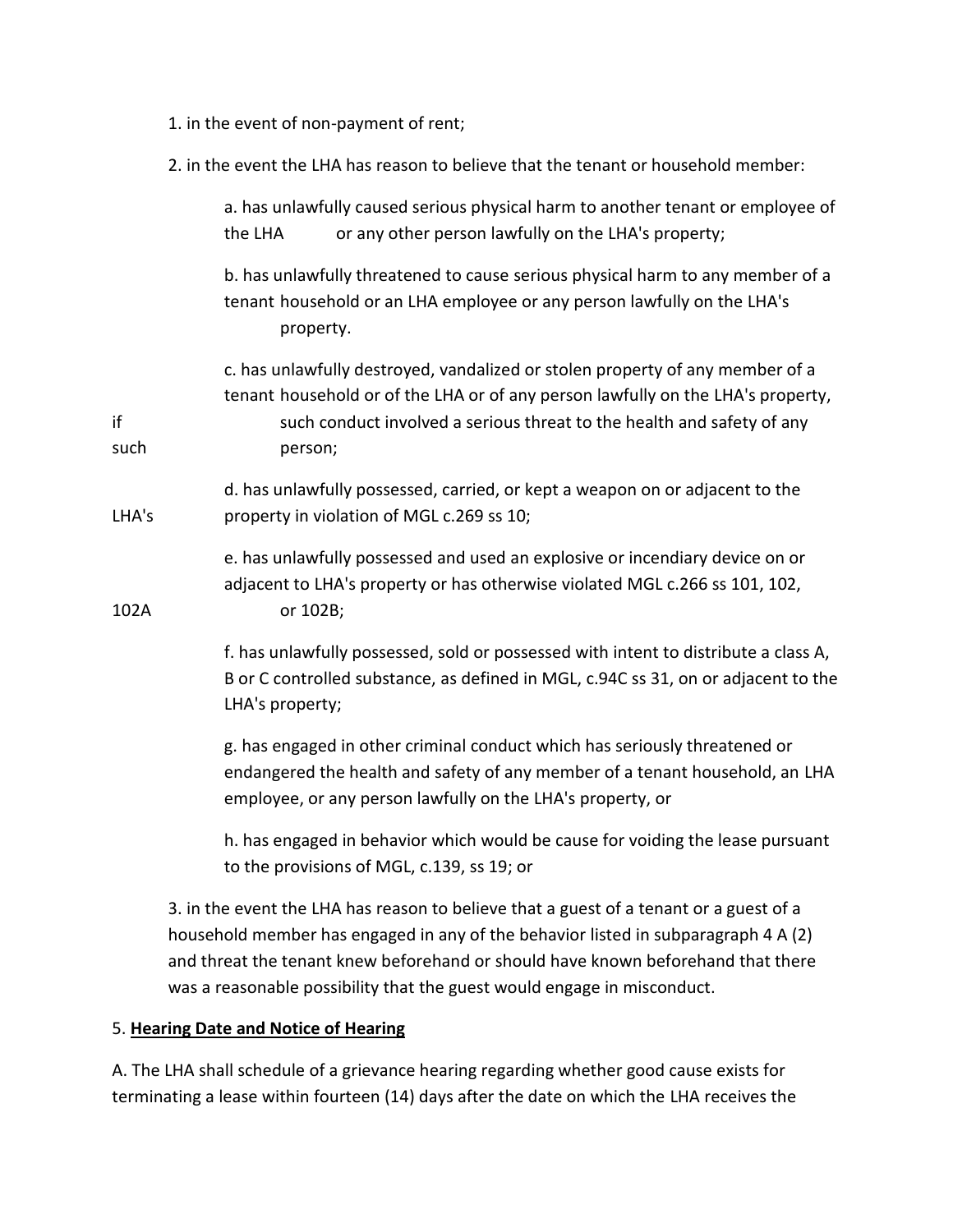grievance. At such time, the LHA shall set a date for the hearing no more than thirty (30) days from the date of the request for a grievance hearing (or as soon as reasonable practical thereafter) and at least fifteen (15) days prior to the date of termination. The LHA shall give grievant written notice of the date, time and place at least seven (7) days before the hearing. At the grievance hearing any additional reason(s) for termination of the lease, which arose subsequent to the date of the notice of termination, shall be considered so long as the LHA has given written notice to the grievant as to the additional reason(s) not less than three (3) days before the hearing, or, if the additional reason(s) for termination shall have arisen with such three (3) day period, a subsequent session of the hearing may be scheduled on not less than three (3) days notice to consider such reason(s). In lease terminations, if grievant is entitled to request a grievance hearing and has made a timely request, the LHA shall not file a summary process summons and complaint seeking an eviction pending the hearing and a decision or other resolution in the LHA's favor.

B. A hearing of a grievance regarding an issue other than lease termination shall be scheduled as soon as reasonably convenient following receipt of the grievance. The LHA shall give reasonable advance written notice of the time and place of the hearing to the grievant and to his or her representative, if any is known.

C. The LHA or the Hearing Officer may reschedule a hearing by agreement of the LHA and the grievant; or upon a showing by the grievant or by the LHA that rescheduling is reasonably necessary.

### 6. **Pre-Hearing Examination of Relevant Documents**

Prior to a grievance hearing, the LHA shall give the grievant or his or her representative a reasonable opportunity to examine LHA documents which are directly relevant to the grievance. Following a timely request, the LHA shall provide copies of such documents to grievant and for good cause (including financial hardship), may waive the charge for the copies.

### 7. **Persons Entitled to be Present**

The grievance hearing shall be private unless the grievant requests that it be open to the public. If the grievant requests an open hearing, the hearing shall be open to the public unless the Hearing Officer of the grievance panel otherwise orders. The LHA and the grievant shall be entitled to specify a reasonable number of persons who may be present at a private hearing. A challenge to the presence of any such person shall be decided by the Hearing Officer. At the grievance hearing, the LHA and the grievant may be represented by a lawyer or by a nonlawyer. Each person present at the hearing shall conduct himself or herself in an orderly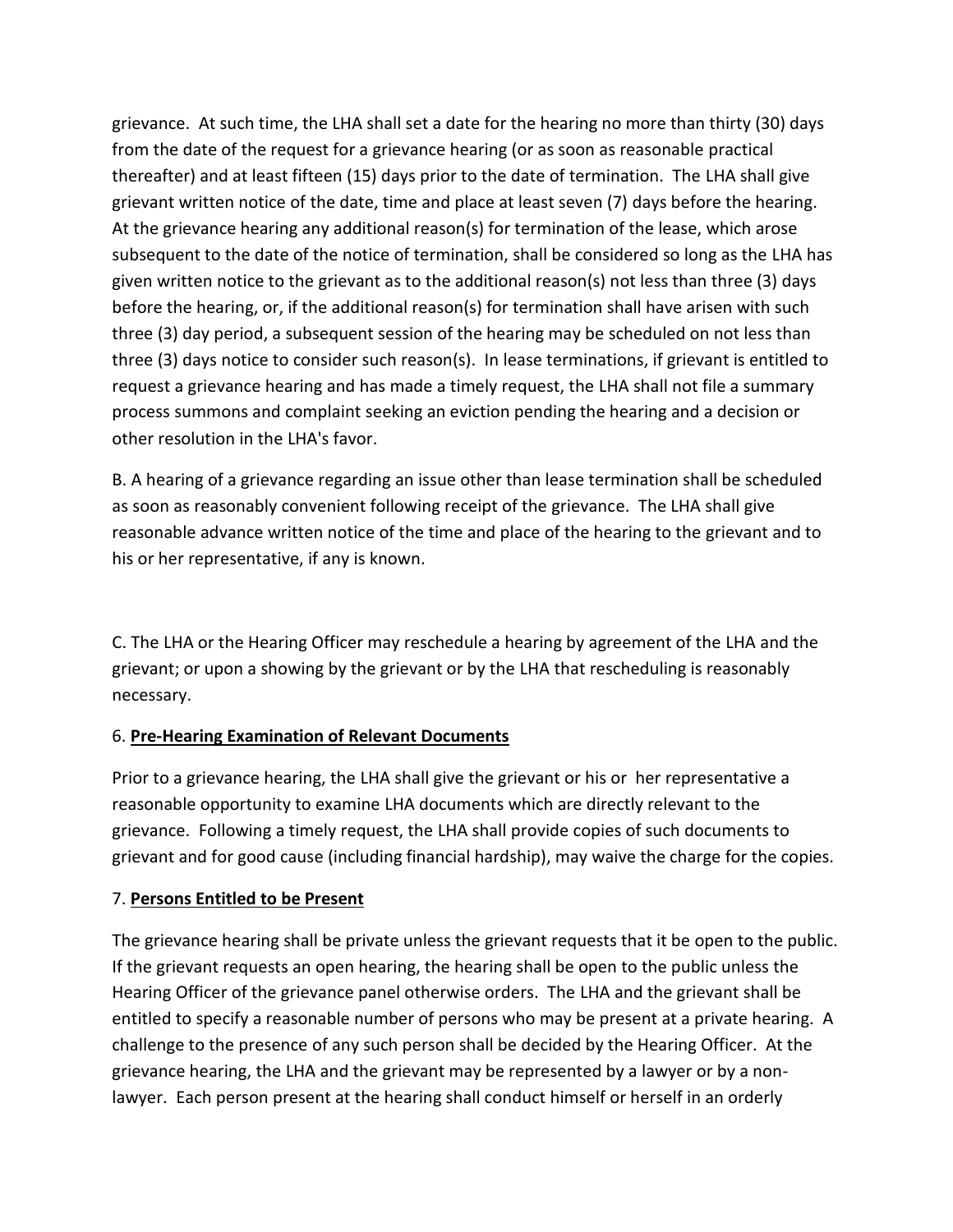manner or he or she may be excluded. If the grievant misbehaves at the hearing, the Hearing Officer may take other appropriate measures to deal with the misbehavior including dismissing the grievance.

### 8. **Procedure at Grievance Hearings**

The Hearing Officer shall conduct the grievance hearing in a fair manner without undue delay. The Hearing Officer shall initially take appropriate steps to define the issues. Thereafter, relevant information, including testimony of witnesses and written material, shall be received regarding such issues. Both the grievant and the LHA shall be entitled to question each other's witnesses. Procedure at the hearing shall be informal, and formal rules of evidence shall not apply. The hearing shall be taped recorded. The hearing Officer may question witnesses and may take notice of matters of common knowledge and applicable laws, regulations and LHA rules and policies. The Hearing Officer members may request the LHA or the grievant to produce additional information which is relevant to the issues or which is necessary for a decision to be made provided that the other party is provided an opportunity to respond to such additional information.

The tape(s) of the hearing shall be maintained by the LHA until any applicable appeals have been decided. During that time grievant and or his or her representative may listen to the tapes at the LHA's offices.

### 9. **Written Decision by the Grievance Panel**

Within fourteen (14) days following the hearing or as soon thereafter as reasonably possible, the Hearing Officer shall provide the LHA with a written decision on the grievance, describing the factual situation and ordering whatever relief, if any, that shall be appropriate under the circumstances and under applicable laws, regulations, rules and/or policies. The decision shall be based on the information at the grievance hearing and such additional information as may have been provided to the Hearing Officer at his or her request. The LHA shall forthwith mail or otherwise deliver a copy of the decision to the grievant and his or her representative if any. A copy of the decision (with names and personal identifiers deleted) shall thereafter be maintained at the LHA and shall be open to public inspection.

### 10. **Review by the LHA's Board**

In cases where the decision of the Hearing Officer concerns whether good cause exists for terminating a lease, there shall be no review by the LHA's Board. In other cases, in the event that the grievant or the LHA believes that: (a) the decision of the hearing panel is not supported by the facts; (b) the decision does not correctly apply the terms of the lease ore applicable laws, regulations, rules and/or policies; or (c) the subject matter is not grievable, within fourteen (14)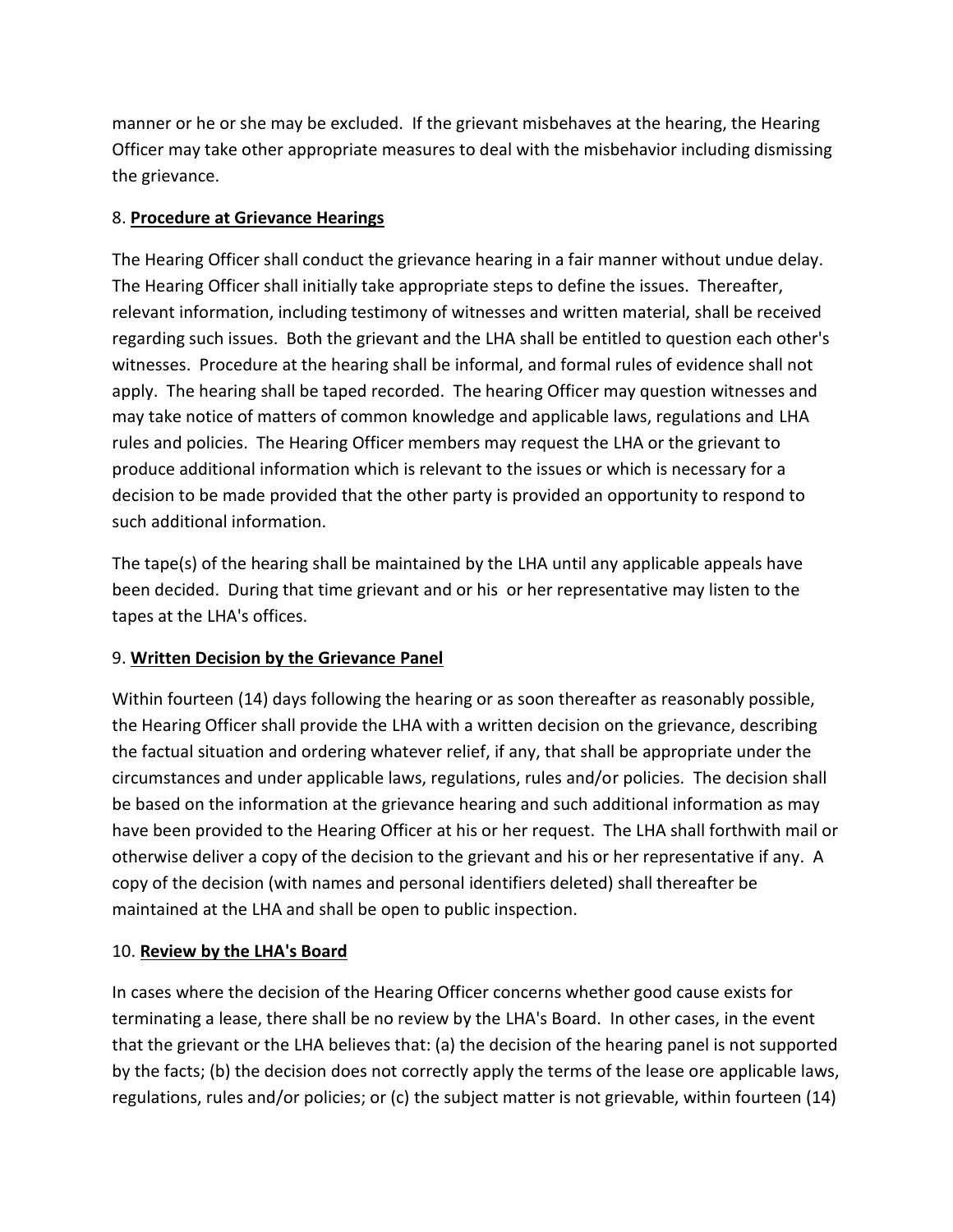days of mailing or other delivery decision, the grievant or the LHA may request review of the decision by the LHA's Board. The Board shall promptly decide whether to uphold, set aside or modify the decision after permitting the LHA and grievant make oral presentations and/or submit documentation. The Board may also permit the Hearing Officer to make a presentation. The Board's review shall be at an open meeting unless an executive session is warranted pursuant to Open Meeting Law. The decision of the Board shall be in writing and shall explain its reasoning. If a written decision is not rendered within forty five (45) days from the date a review is requested, the decision of the Board, when rendered, shall specify a reason showing that there has been no undue delay.

### 11. **Review by the Department of Housing and Community Development**

In the event that the LHA's Board shall make a material change in a decision of the grievance panel, upon written request of the grievant, made to DHCD within fourteen (14) days of mailing or other delivery of the Board's decision, DHCD shall review the decision of the Board and shall render a written decision upholding, setting aside or modifying the decision of the Board. DHCD shall mail copies of its decision to the LHA and the grievant or to their attorneys.

### 12. **Effect of a Decision on a Grievant**

The final decision on a grievance (after any properly requested administrative reviews have been decided) shall be binding between the LHA and the grievant with respect to the particular circumstances involved in the grievance, provided that if a court has jurisdiction to determine a matter which has been subject to decision on a grievance, the court's determination on the matter shall supersede the decision on the grievance. In the event the hearing panel's decision on a grievance determines that good cause exists for terminating a lease, the LHA may, upon receipt of the decision, file a summary process summons and complaint, and there shall be no review by the Board or DHCD. The fact that a person may have failed to grieve a matter shall not affect any such jurisdiction by a court. As between the LHA and any person who was not a grievant, the decision on a grievance shall have no binding effect.

## **Part B (Option 2 for LHAs without and LTO)**

### 1. **Single Hearing Officer**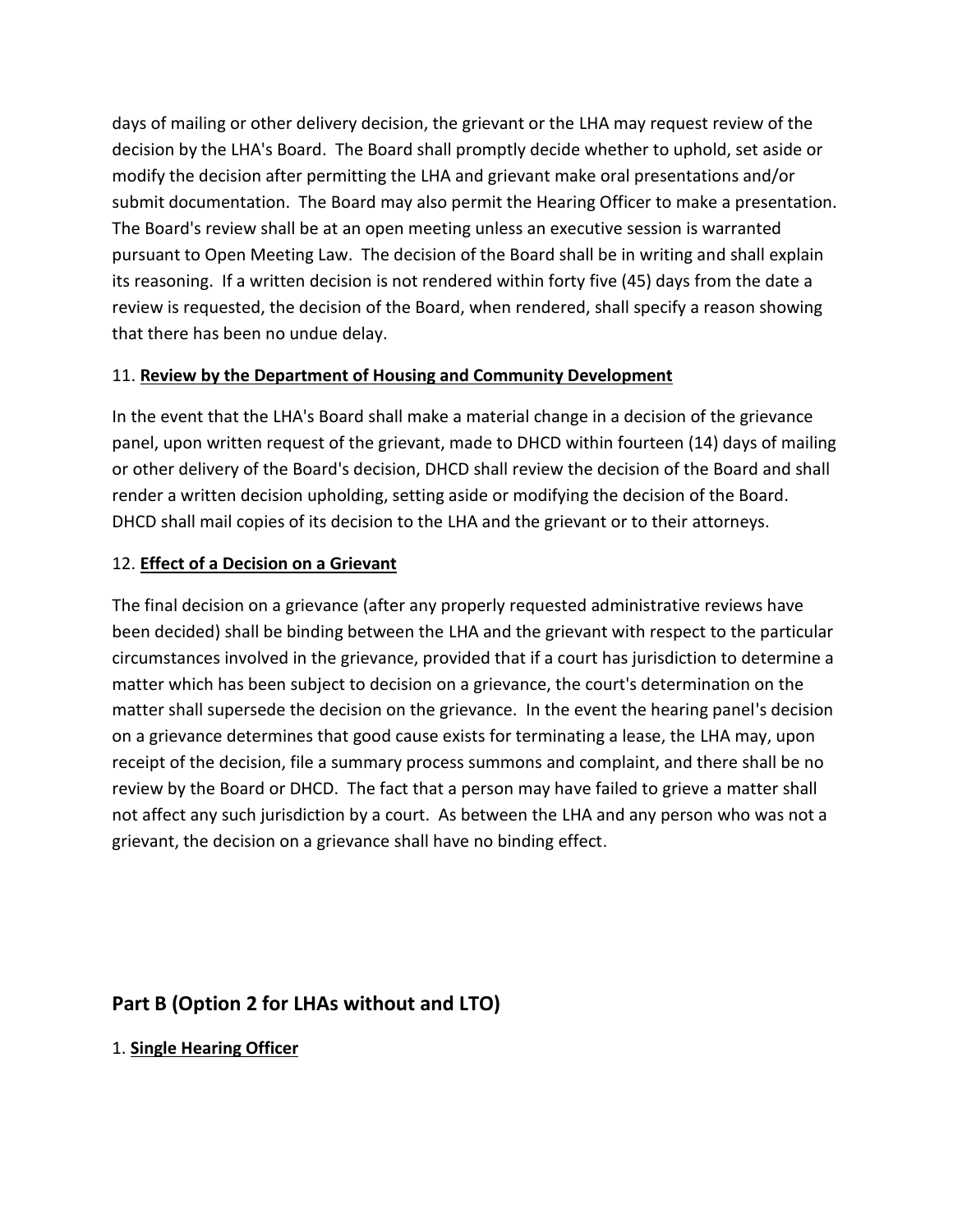All grievance hearings and determinations of grievances shall be handled by a single Hearing Officer. The Hearing Officer shall be appointed to serve for a term not to exceed seven years and shall serve all residents of state-aided public housing and all participants in the Massachusetts Rental Voucher Program (MRVP) and the Alternative Housing Voucher Program (AHVP) who hold vouchers administered by the LHA.

The LHA shall from time to time nominate one or more persons to serve as Hearing Officer(s) to preside at and conduct hearings and to render prompt and reliable written determinations of matter at issue. The LHA shall notify tenants of its nominees for Hearing Officer(s) by posting all such nominations on all bulletin boards intended for notices of general interest to tenants. Each nomination shall include a resume of the nominee and the length of the term for which he or she is nominated. Within thirty (30) days after posting of a nomination ten (10) or more tenants may disapprove the nominee by giving signed written notice to the LHA. A notice of disapproval shall include the specific reason(s) why such tenants disapproved the nominee. In the absence of a disapproval, the nominee shall become a Hearing Officer upon written request by the LHA which shall then post notice thereof.

Each Hearing Officer shall annually certify to the LHA in writing that he or she is ready, willing and able to serve; failure to so certify within ten (10) days of receipt of a written request by the LHA shall render the Hearing Officer's position vacant.

### 2. **Impartiality of the Hearing Officer**

No Hearing Officer or a member of his or her family shall have or shall appear to have any direct personal or financial interest in the outcome of any matter before him or her. No Hearing Officer shall be related by blood or marriage to any party or to any person who gives evidence as to facts which are disputed by the parties. No Hearing Officer may determine matters which directly concern his or her own housing or the housing of a family member or his or her own status or the status of a family member in that housing. Each Hearing Officer shall determine any matter at issue impartially and objectively on the basis of the evidence and applicable law. Any Hearing Officer, who shall be or shall appear to be unable to determine any matter impartially or objectively shall remove himself or herself as Hearing Officer, whether or not he has been requested to do so.

### 3. **Removal of the Hearing Officer**

A Hearing Officer may be permanently removed from office at any time for inefficiency, neglect of duty, willful and material delay of proceedings, bias, or partiality. The LHA may removed a Hearing Officer after notice to the Hearing Officer and the opportunity for him or her to be heard.